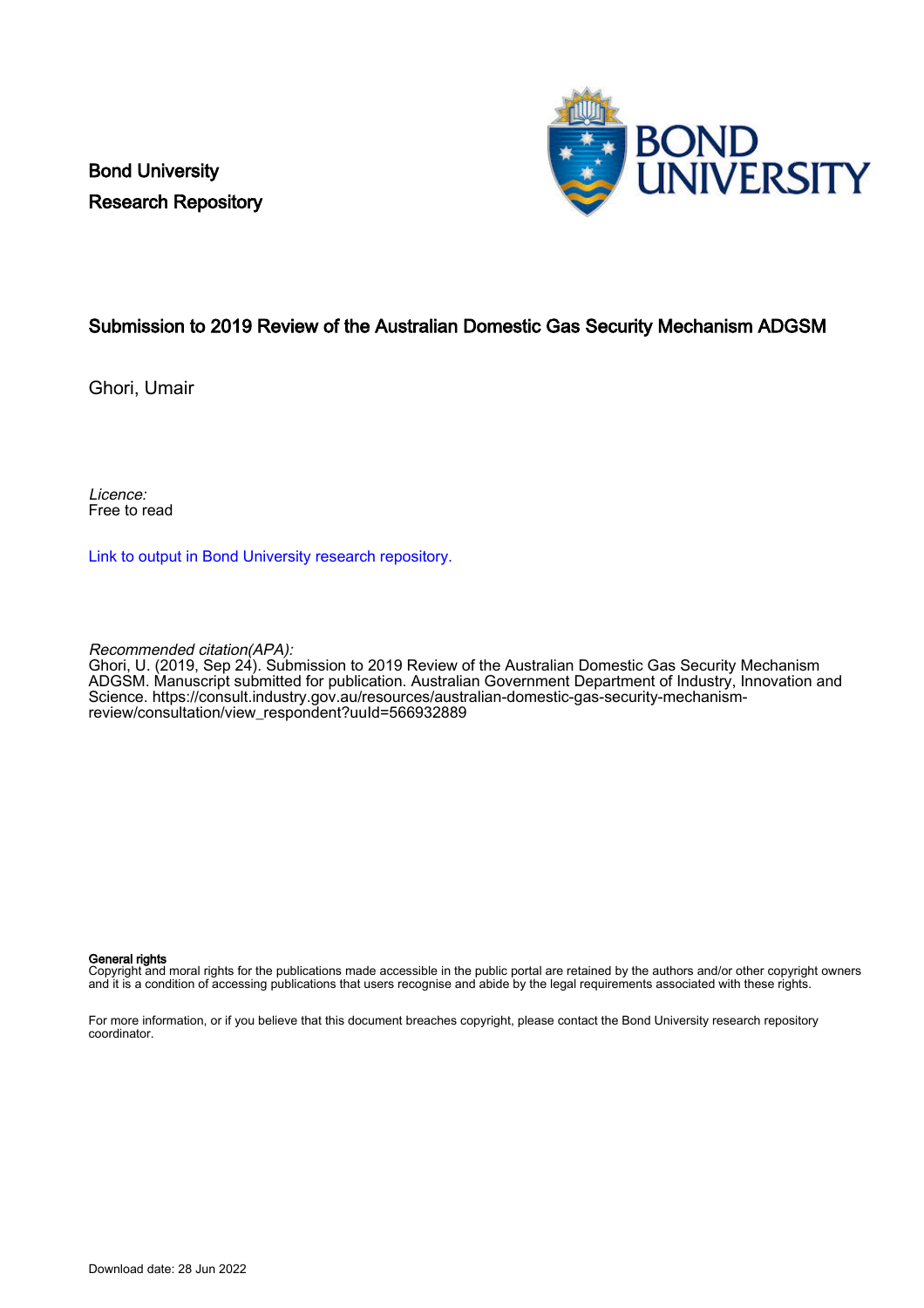

**FACULTY OF LAW** 

**Bond University** Gold Coast, Queensland 4229 Australia

Phone: +617 5595 1111 Email: law@bond.edu.au CRICOS Provider Code 00017B

24 September 2019

Australian Government Department of Industry, Innovation, and Science (DIIS) Industry House, 10 Binara Street, Canberra ACT 2601.

### Re: **Submission in Response to Review of the ADGSM: International trade and investment law perspective**

Thank you for the opportunity to make this contribution to the review of the ADGSM.

This submission summarises the author's ongoing research on the ADGSM and Australia's potential liability under international trade and investment laws. The following paragraphs highlight arguments that will enable the DIIS to determine the appropriate structuring of the ADGSM or any successor regime from a trade and investment angle.

# **1) Understanding Australia's potential liability under WTO law and international investment laws**

By being a party to an increasingly complex web of multilateral and bilateral trade and investment treaties, Australian policies may trigger liability under the law of World Trade Organisation (WTO) or through investment treaties providing for investor-state dispute resolution (ISDS).

The difference between the two systems is that the WTO dispute settlement system is applied on a state-to-state basis under the WTO norms, whereas the ISDS mechanism allows the foreign investors to directly seek redress against the host state within the framework of a settled Bilateral Investment Treaty (BIT) or a Free Trade Agreement (FTA).

The Australian Government must carefully tread a fine line when applying the ADGSM. It must ensure a judicious and legitimate application of the ADGSM mechanism because any use perceived as unjustifiable may entail liability under WTO law through a state-espousal strategy. <sup>1</sup> The state-espousal

<sup>&</sup>lt;sup>1</sup> Briefly, the state-espousal strategy may be used by well-endowed, multi-national corporations (MNCs) to access the, otherwise off-limits WTO dispute settlement system through espousal of investor claims by their governments against Australia. For example, the action launched by Cuba, Indonesia, Ukraine, Honduras and Dominican Republic against the Australian tobacco plain-packaging legislation in the WTO, alleging violation of the WTO's *Agreement on Trade-Related Aspects of Intellectual Property Rights*. This action was launched in parallel to ISDS proceedings instituted by Philip Morris under the *Hong Kong–Australia BIT*. See generally Panel Report, *Australia — Certain Measures Concerning Trademarks, Geographical Indications and Other Plain Packaging Requirements Applicable to Tobacco Products and Packaging*, WTO Doc WT/DS435/R; WT/DS441/R; WT/DS458/R; WT/DS467/R (28 June 2018). In this case, the WTO panel endorsed Australia's plain packaging laws by holding that they contributed to improving public health by reducing and discouraging use of tobacco products: [7.228]–[7.232], [7.1725], [7.1731], [7.2794]–[7.2795];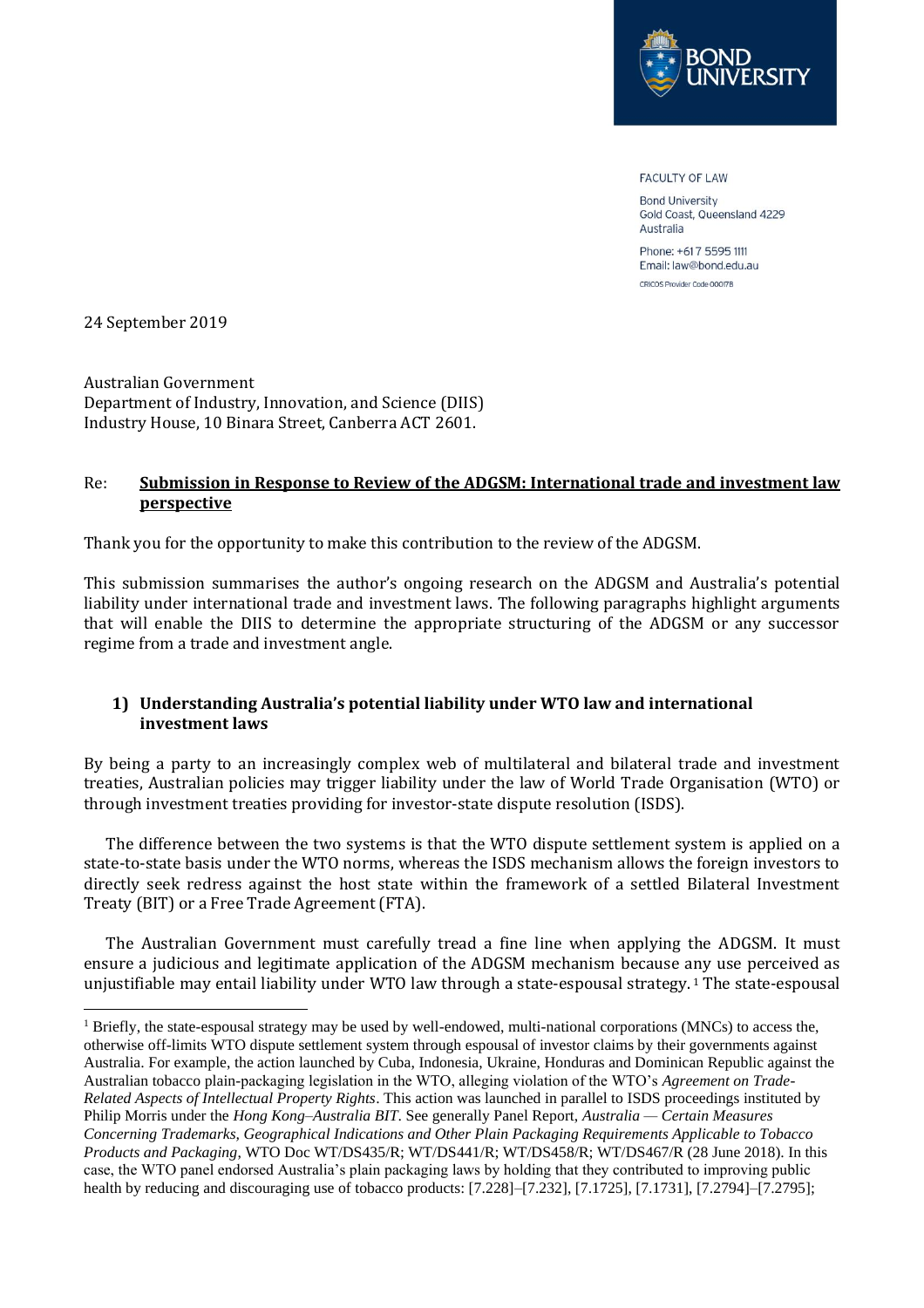strategy shows that well-endowed MNCs can sometimes challenge prejudicial governmental measures with high-cost implications.

From a purely WTO perspective, the Australian Government can take comfort in the knowledge that foreign investors in LNG projects cannot immediately challenge the imposition of the ADGSM under the norms of WTO. Rather, the challenge must come through another WTO Member and must be based on a breach of WTO law. Therefore, for action under WTO law, the MNCs will have to lobby their respective governments for the espousal of their claims against Australia within the WTO dispute settlement system.

The same foreign investors can, at the same time, rely on BITs that Australia has signed and ratified for seeking redress. The BITs usually include obligations to treat foreign investors fairly and not to expropriate the investments, whether directly or indirectly, without adequate compensation.

The implication of the obligations to treat foreign investors fairly and equitably is often referred to as the National Treatment (NT) standards. Since foreign investors may have invested in the Australian LNG sector with the expectation of extracting and exporting gas from Australia, any limits on such activity in the form of export caps or quotas or any such restrictions may potentially be viewed as indirect expropriation. The export restrictions will only be considered as permissible if they are seen to satisfy a legitimate public purpose and if the restrictions apply uniformly to all investors (local and foreign).

A quick survey of major LNG projects in Australia along with the origin of the investor and corresponding BITs shows several intertwining layers of potential liability owed by Australia to foreign investors (see Annex 1). This is especially true in the case of Gladstone LNG (GLNG) where, for example, Malaysian investment can be safeguarded under either ASEAN-Australia-New Zealand Free Trade Area (AANZFTA) or Malaysia-Australia Free Trade Agreement (MAFTA).

The AANZFTA specifically includes an *Annex on Expropriation and Compensation* to Chapter 11 of the agreement which will play an important interpretational role in the event of an ISDS challenge to Australian policies. Note that Paragraph 4 of the *Annex on Expropriation and Compensation* specifically alludes to measures that are intended to "…achieve legitimate public welfare objectives, such as the protection of public health, safety and the environment" as not constituting an expropriation. Therefore, as long as the ADGSM or any of its successor regimes are seen to address a public welfare imperative, Australia will be able to deflect any expropriation claims in any ISDS setting under AANZFTA. Similar public welfare grounds can be found in other FTAs/BITs, albeit in different wordings.

Overall, the ADGSM should always be looked upon as an exceptional measure that only provides temporary breathing room until 2023. The Australian Government must demonstrate the effectiveness of the ADGSM and stress the temporary nature of the measure; otherwise, the risk of a challenge increases over time. Even when a state-based espousal in the WTO appears to be a difficult proposition, the aggrieved foreign investor can import parallel arguments from the realm of WTO law to reinforce their claims in an ISDS setting. <sup>2</sup> For policymakers in host states such as Australia, this means that the

See also 'Australia Wins Landmark World Trade Organisation Ruling on Tobacco Plain Packaging Laws', *ABC News* (Web Page, 28 June 2018) <http://www.abc.net.au/news/2018-06-29/australia-wins-landmark-wto-ruling-on-tobaccoplain-packaging/9921972>.; *Marrakesh Agreement Establishing the World Trade* Organization, opened for signature 15 April 1994, 1867 UNTS 3 (entered into force 1 January 1995) annex 1C ('*Agreement on Trade-Related Aspects of Intellectual Property Rights*') ('*TRIPS Agreement*')

<sup>&</sup>lt;sup>2</sup> This strategy is referred to as the "Convergence Argument" in academic literature (see e.g. discussion in Umair Ghori, 'The Confluence of International Trade and Investment: Exploring the Nexus between Export Controls and Indirect Expropriation' (forthcoming, February 2020) *New Zealand Yearbook of International Law;* Jurgen Kurtz, 'The Use and Abuse of WTO Law in Investor-State Arbitration: Competition and its Discontents' (2009) 20(3) *European Journal of International Law* 749, 751–759, 770–771; Robert Howse and Efraim Chalamish, 'The Use and Abuse of WTO Law in Investor-State Arbitration: A Reply to Jurgen Kurtz' (2010) 20(4) *European Journal of International Law* 1087, 1088–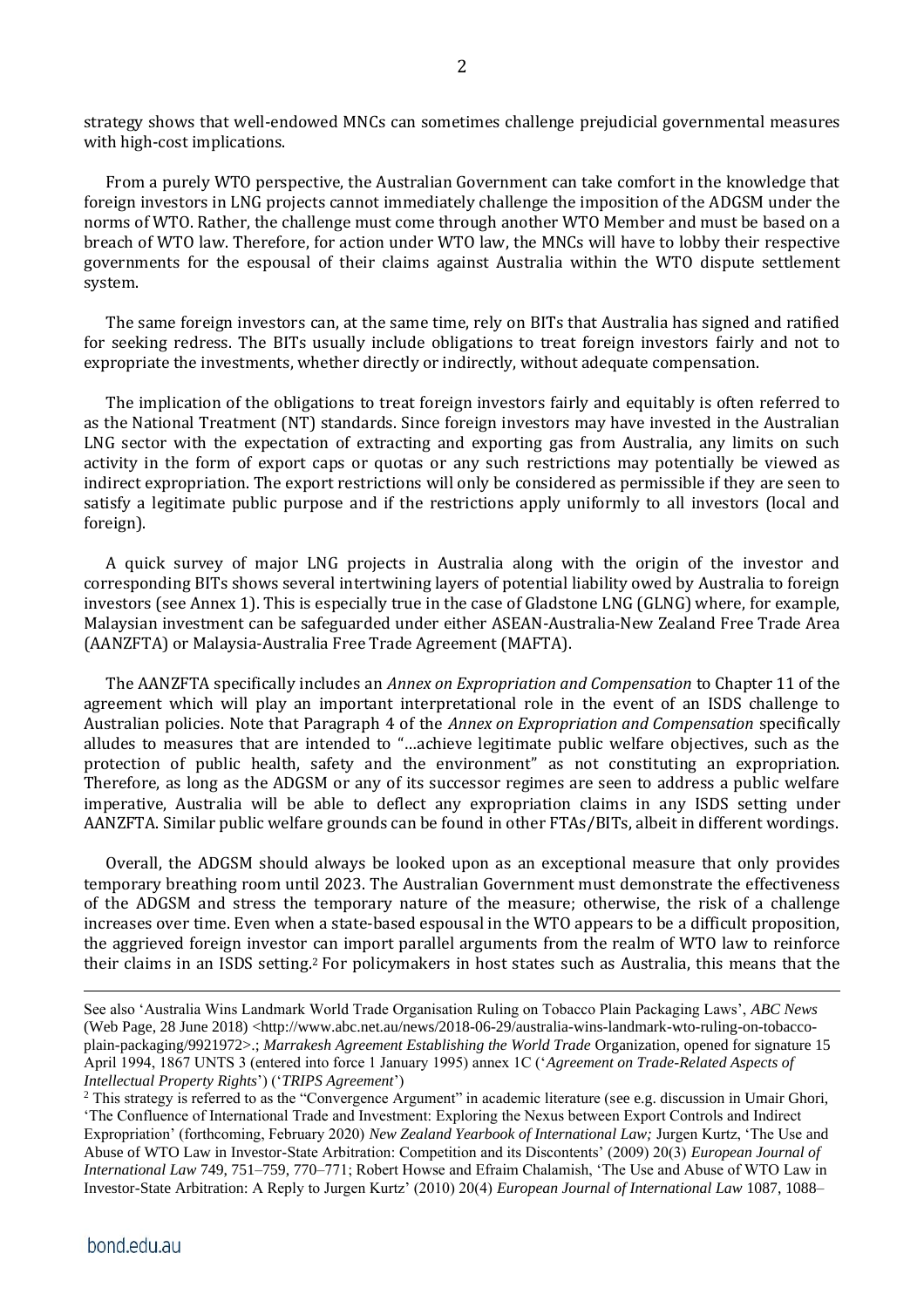design of export controls must be such that it remains compatible with both trade and investment norms.

Despite the potential for challenge, the reputation of Australia as an ideal investment venue is likely to remain intact. However, the government and the stakeholders must address the issue of pricing, development of new gas fields, incoming investments in the gas sector and the allegations by some stakeholders accusing the large gas exporters of cartel-like behavior.

#### **2) Implications if LNG export caps or quotas are imposed**

Australia may potentially face a claim for indirect expropriation by foreign investors under an ISDS setting or a claim under WTO law if quotas or export caps are imposed under the ADGSM. In response to a WTO action, Australia will likely base its defensive strategy on GATT Article XI.<sup>3</sup>

Generally speaking, GATT Article XI:1 bans the use of quotas by a WTO Member except in limited instances which are explained in GATT Article XI:2. GATT Article XI:2(a) permits WTO Members to "temporarily" restrict exports to prevent or relieve "critical" shortage of food or other essential materials.

In order to safely adopt the defence of GATT Article XI:2(a), the ADGSM must be seen as addressing "critical" shortage of an essential material (i.e., gas) within the domestic market. The problem here is that there is, *per se,* no critical shortage of gas in Australia. Rather, the gas shortage may be imminent unless the LNG producers divert a certain for meeting domestic demand.

In this regard, understanding the WTO dispute settlement decision of *China – Raw Materials* becomes especially important for the Australian policymakers since it provides crucial clues in deciphering the meaning of an important standard on which the defence of a "temporary" measure for relieving "critical" shortage is based.

In *China – Raw Materials,* China was held by the WTO Appellate Body to have failed in demonstrating that its export quotas on certain raw materials were temporarily applied to relieve a "critical" shortage. Preceding the Appellate Body proceedings, the dispute settlement panel in the case noted that any restriction under GATT Article XI:2(a) must be of limited duration. There is no doubt that this is an explicit acknowledgment by the WTO of the risk within GATT Article XI:2(a) for protectionist abuse, e.g., the panel observed that China had imposed export controls on bauxite for nearly a decade and that there were no signs of the export control measures being lifted until the bauxite reserves were depleted.

On appeal from the dispute settlement panel, the Appellate Body observed that "temporarily," in GATT Article XI:2(a), means measures applied to meet a "passing need" or measures applied on an interim basis. The Appellate Body report also clarified that what makes a shortage "critical" is how "essential" a product is for the exporting economy along with the general characteristics of that

<sup>1090;</sup> Alford (n 98) 37; Frank Garcia et al, 'Reforming the International Investment Regime: Lessons from International Trade Law' (2015) 18(4) *Journal of International Economic Law* 861, 864; Brooks Allen and Tommaso Soave,

<sup>&#</sup>x27;Jurisdictional Overlap in WTO Dispute Settlement and Investment Arbitration' (2014) 30(1) *Arbitration International* 1, 28; Andrea Bjorklund, 'Convergence or Complementarity' (2013) 12(1) *Santa Clara Journal of International Law* 65, 68–70; Sergio Puig, 'The Merging of International Trade and Investment Law' (2015) 33(1) *Berkeley Journal of International Law* 1, 23–27; Roger Alford, 'The Convergence of International Trade and Investment Arbitration' (2014) 12(1) *Santa Clara Journal of International Law* 35, 46–47.

<sup>3</sup> General Agreement on Tariffs and Trade (GATT) 1994 forms part of the World Trade Organisation (WTO) Framework. Note that some Free Trade Agreements (FTAs) such as Malaysia-Australia FTA (MAFTA) already refer to GATT Article XI as the applicable standard in determining when export of certain goods can be restricted (see MAFTA, Article 2.10).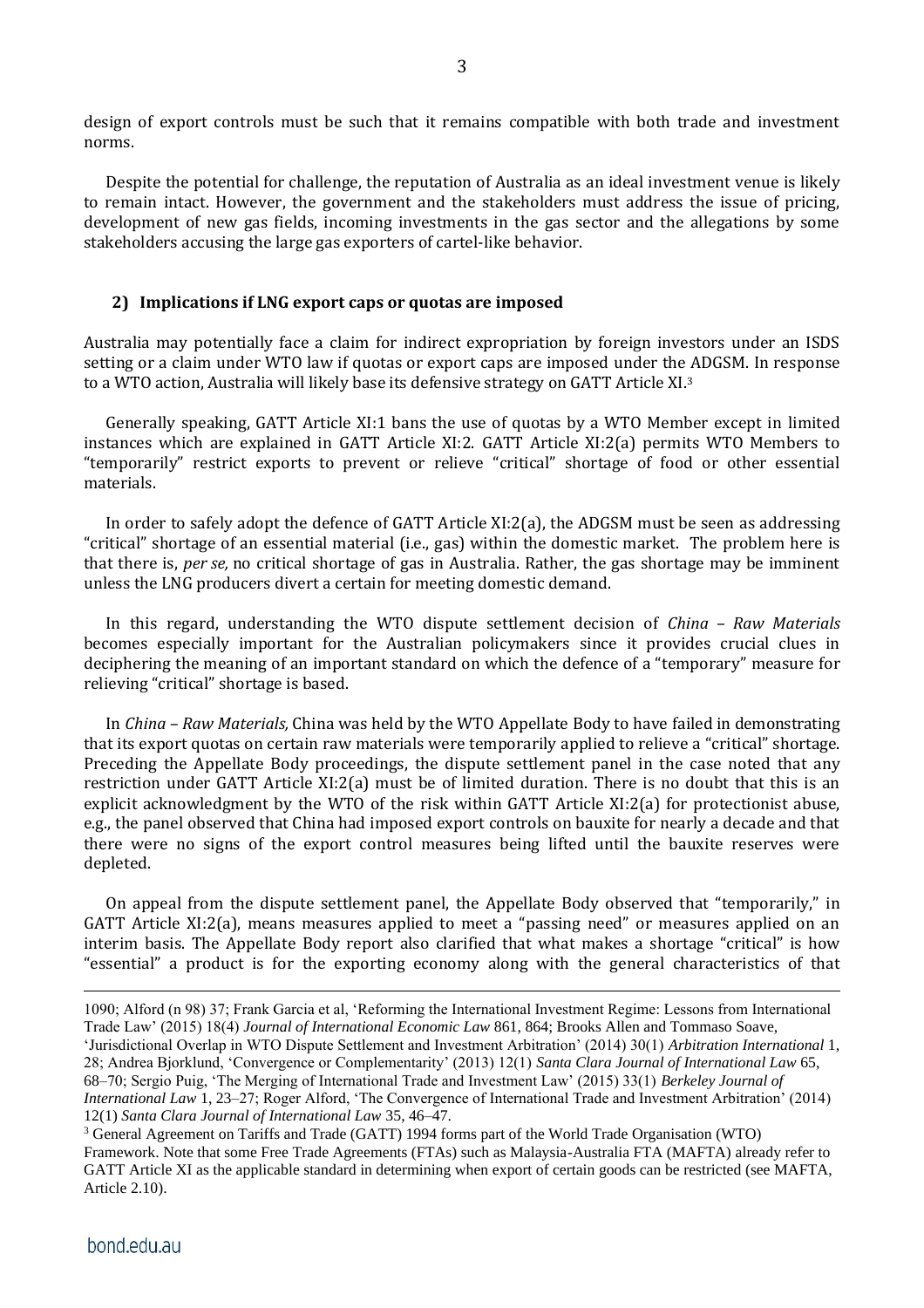product. The Appellate Body further explained that the notion of "criticality" includes consideration of points in time where the conditions no longer remain "critical."

The observation made here that there is no actual gas shortage in Australia is not prejudicial to the interpretation of the WTO law. In another WTO case involving Chinese export controls (*China – Rare Earths*), the dispute settlement panel endorsed the position that WTO Members are entitled to take measures where shortages of a "critical" product are imminent and have yet to materialise.

The challenge for the Australian Government is to avoid the trap of extending "temporary" restrictions to the point where such restrictions become part of the regulatory landscape (similar to what was pointed out by the Appellate Body in *China – Raw Materials*). Timely emergence of new gas sources or alternatives to the ADGSM is important because there may still be risks of shortfalls in gas supply after the expiration of the ADGSM in 2023.

In the absence of any new gas projects coming online and gas shortfalls emerging from 2024 onwards, the likelihood of the ADGSM being extended beyond its "temporary" period means that any regulatory measures imposing quota restrictions or export caps on LNG invite the risk of violating WTO norms. Therefore, the emphasis here is for the Australian Government to understand the WTO's interpretation of "temporary" in line of the cases mentioned hereinabove.

### **3) Justification of ADGSM export restrictions under the "necessary" argument**

GATT Article XX provides a series of general exceptions that allow WTO Members to derogate from their obligations, provided certain limited grounds are met. Considering the characteristics of the ADGSM, Australia may consider the defences of GATT Article XX(d) (measures "necessary" to secure compliance with local laws that are not inconsistent with the GATT) and/or XX(j) (measures "essential" to the acquisition and distribution of products general or local short supply).

The main connector in the application of GATT Article XX(d) is "necessary." Several WTO cases have interpreted this term. However, two notable cases for Australian policymakers in this regard are *Korea – Beef* and the *EC — Tariff Preferences* case.

In *Korea – Beef,* the Appellate Body endorsed the argument that the interpretation of "necessary" requires "weighing and balancing" of several factors. The Australian Government must be able to demonstrate that several alternatives to the ADGSM were considered before its triggering and, on balance, the ADGSM was the least-trade restrictive measure.

In the *EC – Tariff Preferences* case, it was held that when a country adopts any exceptional trade measure and then uses the "necessary" standard to defend it, the measures must be proven as useful to achieve the stated goals. In the *EC – Tariff Preferences* case, the EC attempted to justify the 'Drug Arrangement' within its Generalised System of Preferences ('GSP') scheme which extended preferential treatment to certain pre-selected countries. The EC measures were viewed as violating the GATT Most Favoured Nation ('MFN') obligations under Article I:1.

The dispute settlement panel in *EC – Tariff Preferences* rejected EC's justification that the Drug Arrangement enables economic development in countries facing narcotics problems by extending trade facilities and preferential entry to goods. The panel, in its reasoning, pointed out the declining utility of GSP schemes, lack of monitoring, lax compliance mechanisms for measuring "effectiveness" and the availability of less trade-restrictive options.

The *EC – Tariff Preferences* case underscores an important point for the Australian Government, i.e. in order for the ADGSM to be held as "necessary," the measures adopted thereunder must be demonstrated as effective in achieving its stated aim. A cursory review of the submissions received in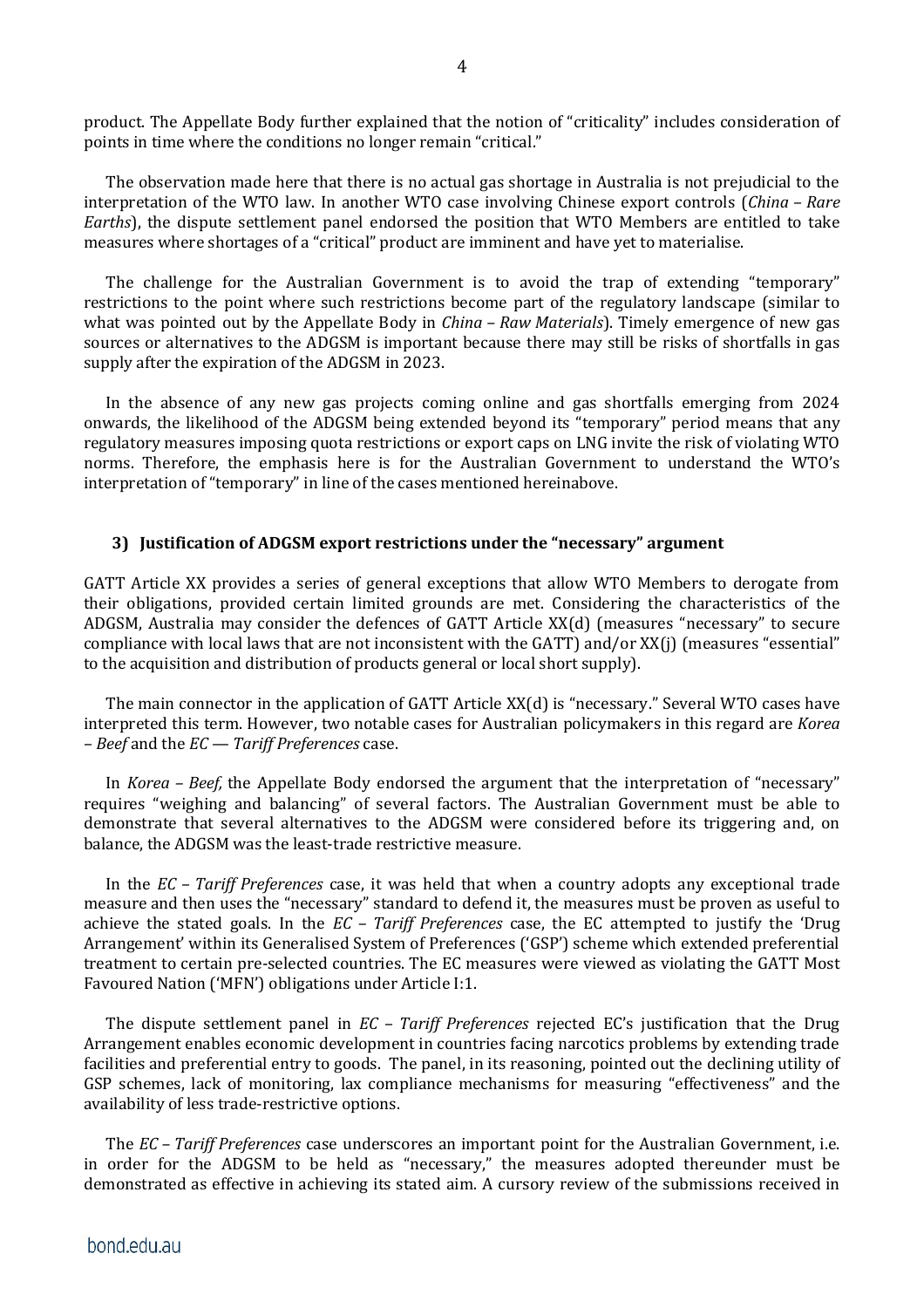the recent 2019 Review of the ADGSM shows that many stakeholders view the ADGSM as an ineffective measure to bring down the price levels for gas in the domestic market.<sup>4</sup> In the event of a challenge, the points raised by domestic stakeholders and the financial/economic analysis on pricing level by the Australian Competition and Consumer Commission (ACCC)<sup>5</sup> will likely be considered in the WTO to counter the "necessary" argument by Australia.

In addition to the preceding argument, review of other trade disputes such as *EC – Asbestos* and *Brazil Retreaded Tyres* shows that the WTO expects the restraining Member to have already undertaken a comparative analysis of the measure in light of possible, less-trade restrictive alternatives. It will be very difficult for Australia to defend its position with the questionable effectiveness of the ADGSM in reducing gas prices.

The question of "necessary," therefore, represents a sum of multiple considerations that places the burden of proof onto the WTO Member adopting the restrictive trade measure (i.e. Australia). The considerations include (i) the importance of the interests or values at issue; (ii) the contribution of the measure to the objective pursued; (iii) the trade restrictiveness of the measure; (iv) the availability of the WTO-consistent or less trade-restrictive alternative measures.

# **4) Justification of ADGSM export restrictions under the "essential" argument**

Another possible defence of the ADGSM can be under GATT Article XX (j) which enables a WTO Member to adopt measures that are "essential" to the acquisition or distribution of products in short supply. Interestingly, this defence has only ever been used once before in WTO dispute settlement (*India – Solar Cells*)*.*

In interpreting "essential," the Appellate Body referred to past jurisprudence on the term "necessary" and then extended the argument to explain the "essential" criteria. More specifically, the Appellate Body stated in *India – Solar Cells* that design and necessity factors under GATT Article XX(d) are relevant in interpreting Article XX(j) as well. The Appellate Body explained that any WTO Member imposing a trade-restrictive measure must satisfy the "design" element by establishing a link between the measures and "acquisition or distribution of products in general or local short supply." The "essential" standard is activated only when the "design" element is satisfied because if the measure in question is not accomplishing the aim of "acquisition or distribution of products in general or local short supply" then it cannot be justified under GATT Article XX(j).

The Appellate Body noted that the word "essential" is closer to the indispensable end of the word "necessary" because the word "essential" is itself defined as "absolutely indispensable or necessary." The proposition seems to suggest that the "essential" test is more stringent even when it shares a common pedigree with the "necessary" test. However, there are no more cases beyond *India – Solar Cells* where the Appellate Body can demonstrate the stringent nature of the Article XX (j) "essential" test.

<sup>4</sup> See e.g. ACCC, 'Gas Inquiry 2017-2020' Interim Report (July 2019)

[<sup>&</sup>lt;https://www.accc.gov.au/system/files/Gas%20inquiry%20July%202019%20interim%20report.pdf>](https://www.accc.gov.au/system/files/Gas%20inquiry%20July%202019%20interim%20report.pdf), 17-18.; See also Mark Ogge, 'Just to Cap it Off: Submission to the 2019 Review of the ADGSM', *The Australia Institute* (September 2019), 1, 6-10; Bruce Robertson, 'Towards a Domestic Gas Reservation in Australia', *Institute for Energy Economics and Financial Analysis* (submission to the DIIS, July 2019), 2, 17-18; Bruce Robertson, 'IEEFA Submission to the 2019 Review of the ADGSM', *Institute for Energy Economics and Financial Analysis* (submission to the DIIS, July 2019), 1- 4; Lock the Gate Alliance, 'Submission to the 2019 Review of the ADGSM' (undated) 1-3.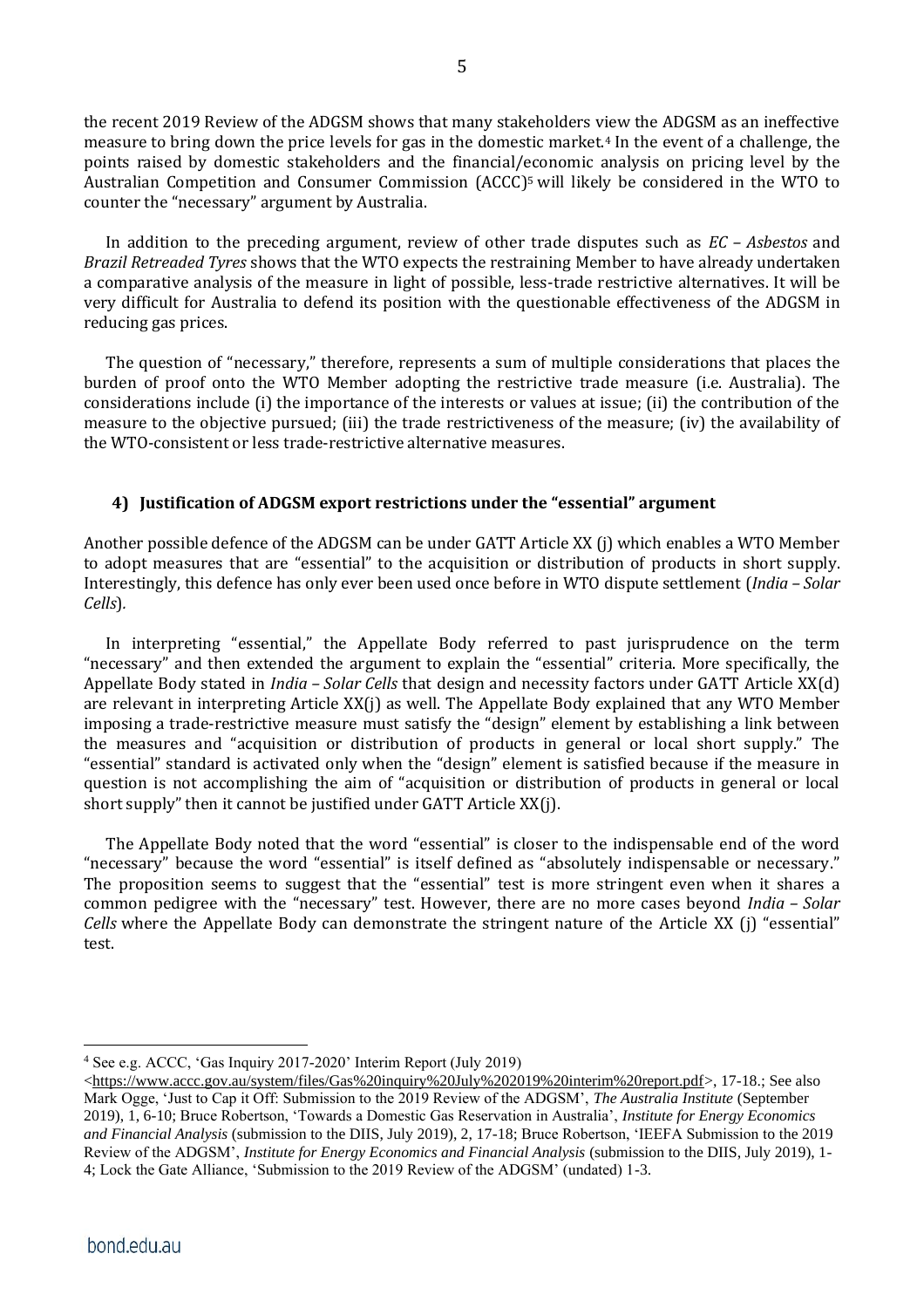The Appellate Body in *India – Solar Cells* also endorsed a replication of the "weighing and balancing" series of factors used in the "necessity" analysis under GATT Article XX(d) for interpreting "essential" under GATT Article XX(j).

Therefore, judging by the way the Appellate Body has handled the meaning of "essential," it can easily be surmised that "essentiality" and "necessity" standards are conceptually similar but with varying degree of stringency. Both standards require assessing the extent to which the adopted measures contribute to the "acquisition or distribution of products in general or local short supply" along with the relative importance of the societal interests that the measures protect and the traderestrictiveness of the measures.

# **5) Concluding thoughts**

The defence under WTO law of the ADGSM, or any regime that succeeds it, is a multi-faceted undertaking. Australian Government must consider the nature of the ADGSM as well as the WTO norms on "necessary," "essential," "effectiveness" and "weighing and balancing" in the light of reasonably available alternatives.

The challenge for Australian policymakers is certainly not made easy by the fact that the consequences of the ADGSM cannot be fully measured as effective unless it is triggered. If, however, the ADGSM is triggered then the likelihood of a challenge by major importing countries increases. Therefore, the anticipation by the Australian Government of the grounds of any future challenge assumes critical importance for the long-term stability of gas prices in the country.

It is hoped that the above analysis is useful in securing Australia's national interest and energy security. The author is available to assist the DIIS or further discuss any aspect of this submission.

*Dr Umair Ghori* LLB (Hons), LLM, PhD Assistant Professor, Faculty of Law, Bond University, ROBINA QLD 4229 E-mail: [ughori@bond.edu.au](mailto:ughori@bond.edu.au) Phone: +61 7 5595 1286 Fax: +61 7 5595 1007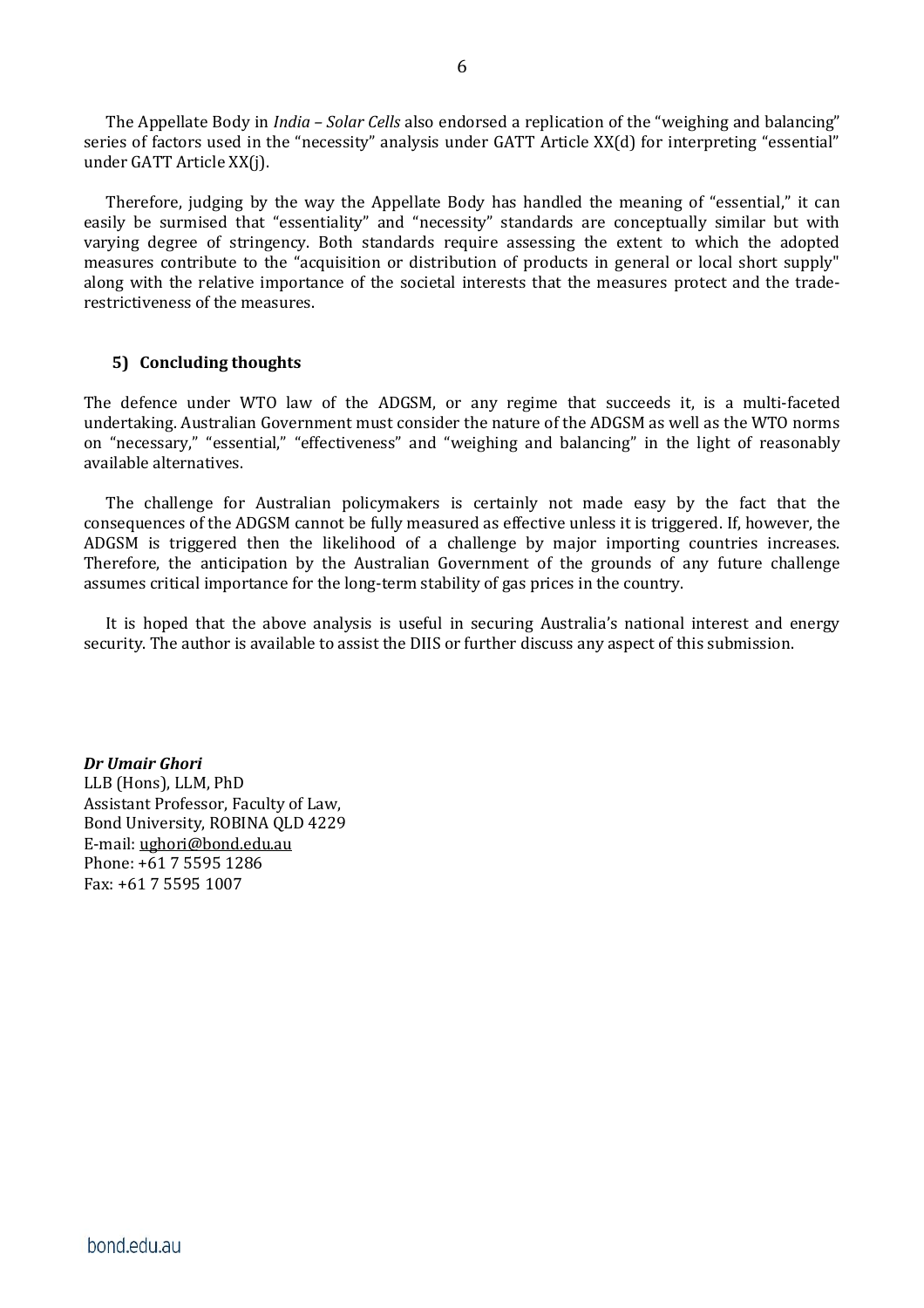# **ANNEX 1: Investor breakdown of major LNG projects in Australia by the origin and possible FTA/BIT coverage**

| <b>PROJECT</b>                                     | <b>INVESTOR/</b><br><b>SHAREHOLDER</b>                                                                                                     | <b>ORIGIN OF</b><br><b>INVESTORS</b>       | <b>POSSIBLE FTA/BIT</b><br><b>COVERAGE</b>        |
|----------------------------------------------------|--------------------------------------------------------------------------------------------------------------------------------------------|--------------------------------------------|---------------------------------------------------|
| <b>PRELUDE</b><br><b>FLNG</b>                      | Royal Dutch Shell<br><b>KOGAS</b><br><b>INPEX Group</b>                                                                                    | UK, South<br>Korea &<br>Japan              | EUAFTA (proposed); JAEPA;<br>KAFTA; CPTPP         |
| <b>NORTHWEST</b><br><b>SHELF</b><br><b>VENTURE</b> | <b>Woodside Petroleum</b><br><b>BHP Billiton</b><br><b>BP</b><br>Chevron<br><b>Royal Dutch Shell</b><br>Japan Australia LNG                | UK, US,<br>Japan &<br>Australia            | EUAFTA (proposed); JAEPA;<br><b>AUSFTA; CPTPP</b> |
| <b>PLUTO LNG</b>                                   | <b>Woodside Petroleum</b><br>Kansai<br><b>Tokyo Gas</b>                                                                                    | Australia &<br>Japan                       | <b>JAEPA; CPTPP</b>                               |
| <b>GORGON</b>                                      | Chevron Australia<br><b>Shell Australia</b><br>Mobil Australia<br>Osaka Gas<br><b>Tokyo Gas</b><br>Chubu Electric                          | UK, US,<br>Japan &<br>Australia            | EUAFTA (proposed); JAEPA;<br><b>AUSFTA; CPTPP</b> |
| <b>WHEATSTONE</b>                                  | Chevron Australia<br>Royal Dutch Shell<br><b>Woodside Petroleum</b><br><b>KUFPEC</b><br>Kyushu Electric                                    | UK, US,<br>Japan,<br>Kuwait &<br>Australia | EUAFTA (proposed); JAEPA;<br>AUSFTA; CPTPP;       |
| <b>DARWIN</b>                                      | ConocoPhillips<br><b>Santos</b><br><b>INPEX Group</b><br>Eni<br><b>JERA</b><br><b>Tokyo Gas</b>                                            | US,<br>Australia,<br>Japan, Italy          | EUAFTA (proposed); JAEPA;<br><b>AUSFTA; CPTPP</b> |
| <b>ICHTHYS</b>                                     | <b>INPEX Group</b><br>Total<br><b>CPC</b> Corporation<br><b>Tokyo Gas</b><br>Osaka Gas<br>Kansai Electric Power<br><b>JERA</b><br>Toho Gas | Japan,<br>France,<br>Taiwan &<br>Australia | EUAFTA (proposed); CPTPP                          |